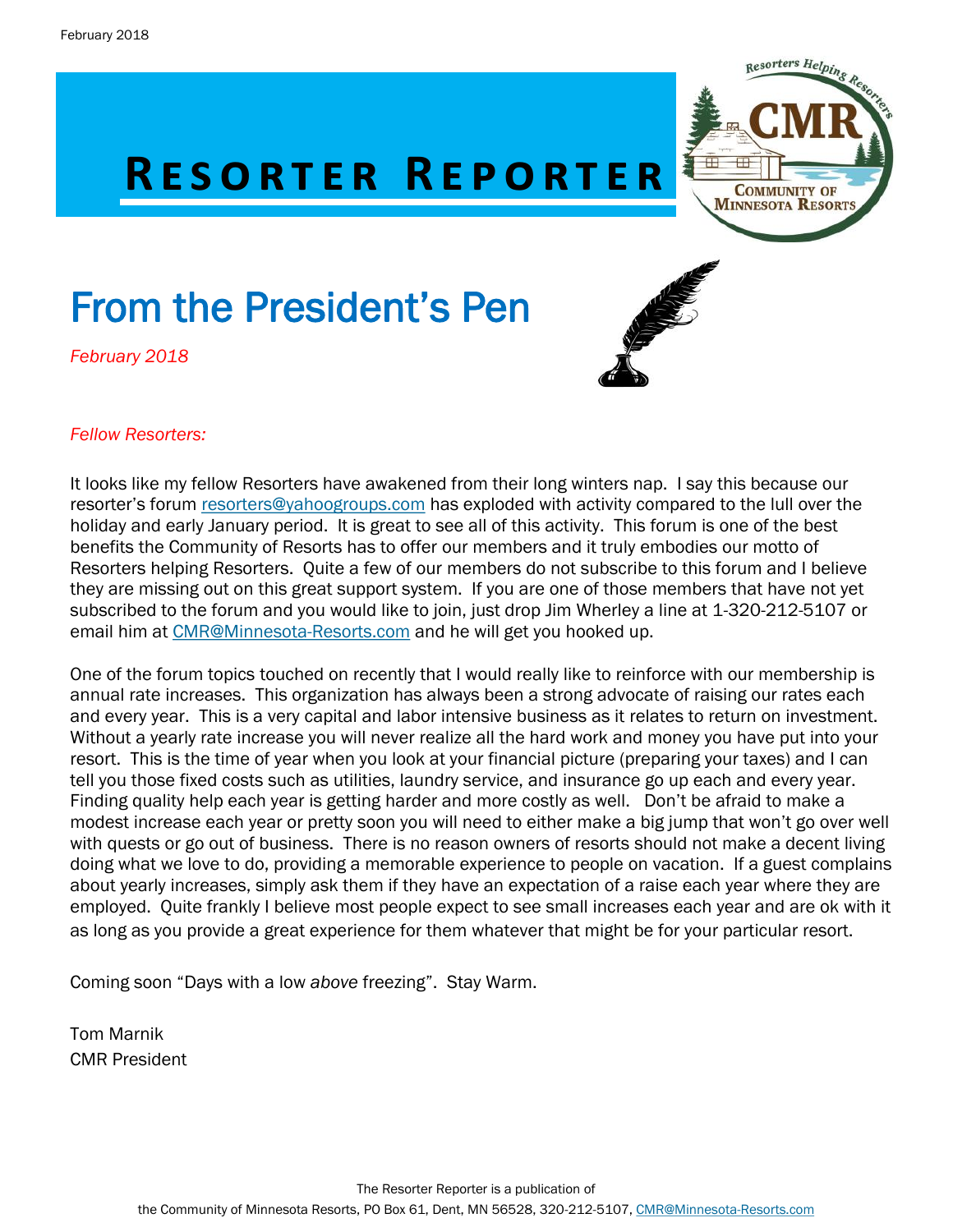The Community of Minnesota Resorts exists to help family owned and operated resorts in Minnesota to continue as a viable segment of the Minnesota tourism industry.

The Community of Minnesota Resorts' motto is: "Resorters Helping Resorters." "We believe that none of us alone is as smart as all of us together."

## Table Of Contents

| P1 |
|----|
| P2 |
| P3 |
| PЗ |
|    |
| P4 |
| P5 |
| P6 |
|    |
| P6 |
| P6 |
| P7 |
|    |
|    |

## New Format-Additional Content-Pertinent and Timely Information

The Community of Minnesota Resorts' newsletter, the Resorter Reporter, has changed. Here are some helpful hints for navigating the links in this newsletter.

When you click on a link to external content, you will be connected to that content. To return to the newsletter from that content, just close the new window that opened by clicking the back arrow in the upper left hand corner. You will then return to the Resorter Reporter.

## Community Of Minnesota Resorts Calendar of Events

| February 13-14 | <b>Board Retreat (Alexandria)</b>       |
|----------------|-----------------------------------------|
| February 22-23 | North Country Resort Buyers Show        |
| March 13-14    | Day On The Hill                         |
| March 15       | <b>CMR Scholarship Applications Due</b> |
| April 10       | Spring Workshop-Boyd Lodge, Crosslake   |
| October TBD    | <b>Fall Conference.</b>                 |
|                |                                         |



The Resorter Reporter is a publication of

the Community of Minnesota Resorts, PO Box 61, Dent, MN 56528, 320-212-5107, [CMR@Minnesota-Resorts.com](mailto:CMR@Minnesota-Resorts.com?subject=Community%20of%20Minnesota%20Resorts)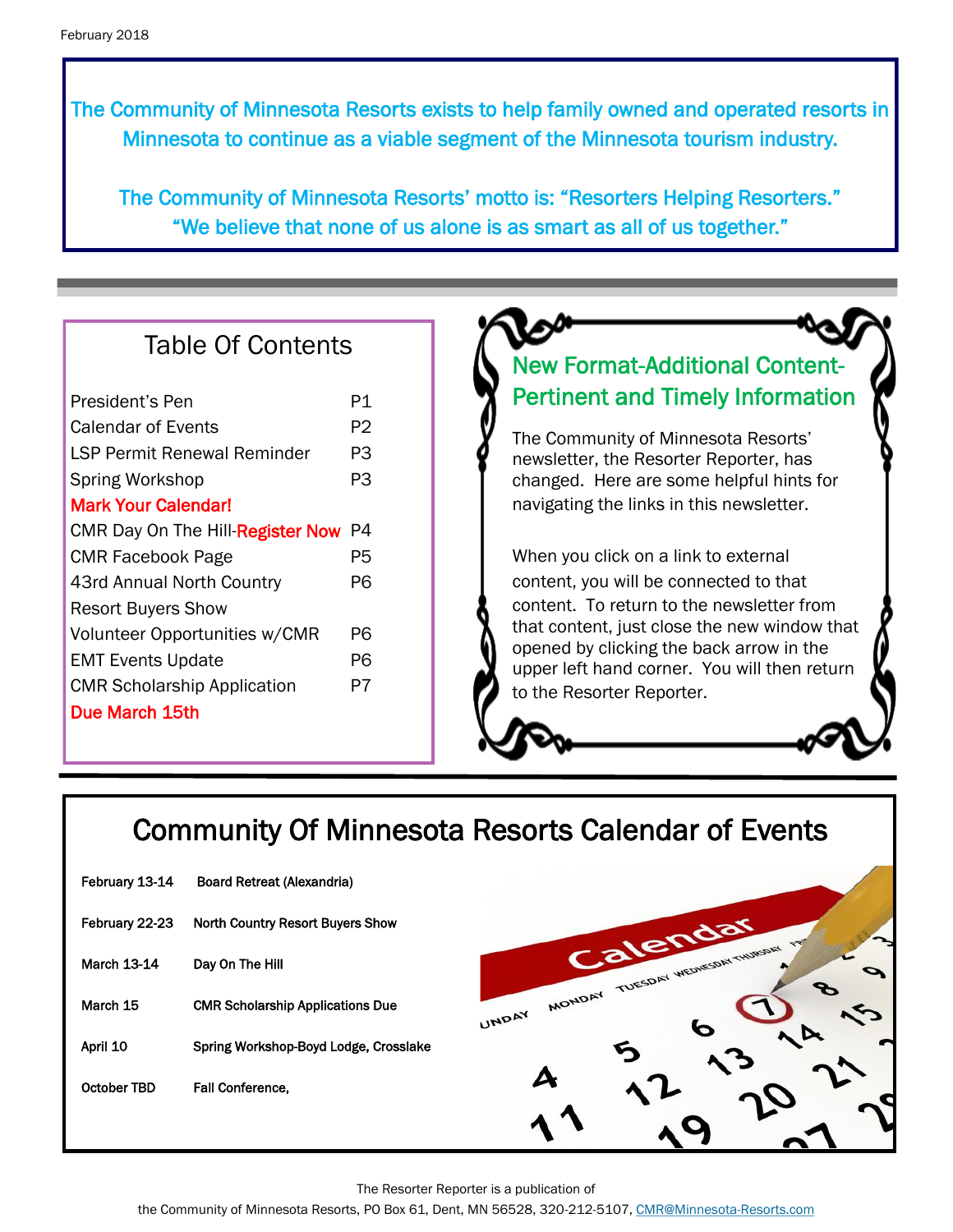## Lake Service Provider Permit Renewals

If you are unsure if your resort is a Lake Service Provider, click [here t](http://www.dnr.state.mn.us/lsp/lsp-business.html)o determine (according to state law) if your resort is a Lake Service Provider and needs a permit.



If you've got yellow permit stickers on your vehicles, then it's your turn to renew in 2018 and get your 2018-2020 permit and green stickers.

The big change this year is that permit training is available both in person and online.

## To Renew:

- Visit this [page](http://www.dnr.state.mn.us/lsp/mandatory.html) for more information and for computer system requirements.
- Have your employees take the online certificate training.
- Register via the this [link](http://www.dnr.state.mn.us/lsp/calendar/index.html) for in person classroom permit training.

Questions? Visit [www.mndnr.gov/lsp](http://www.mndnr.gov/lsp)

OR:

Contact April Rust by emailing: [april.rust@state.mn.us,](mailto:april.rust@state.mn.us?subject=LSP%20Training) or call 651-259-5706.

### CMR Spring Workshop

Mark Your Calendar for April 10th! Join your fellow resorters at Boyd Lodge in Crosslake. A day of learning, sharing and improving Minnesota resorts.

The Resorter Reporter is a publication of

the Community of Minnesota Resorts, PO Box 61, Dent, MN 56528, 320-212-5107, [CMR@Minnesota-Resorts.com](mailto:CMR@Minnesota-Resorts.com?subject=Community%20of%20Minnesota%20Resorts)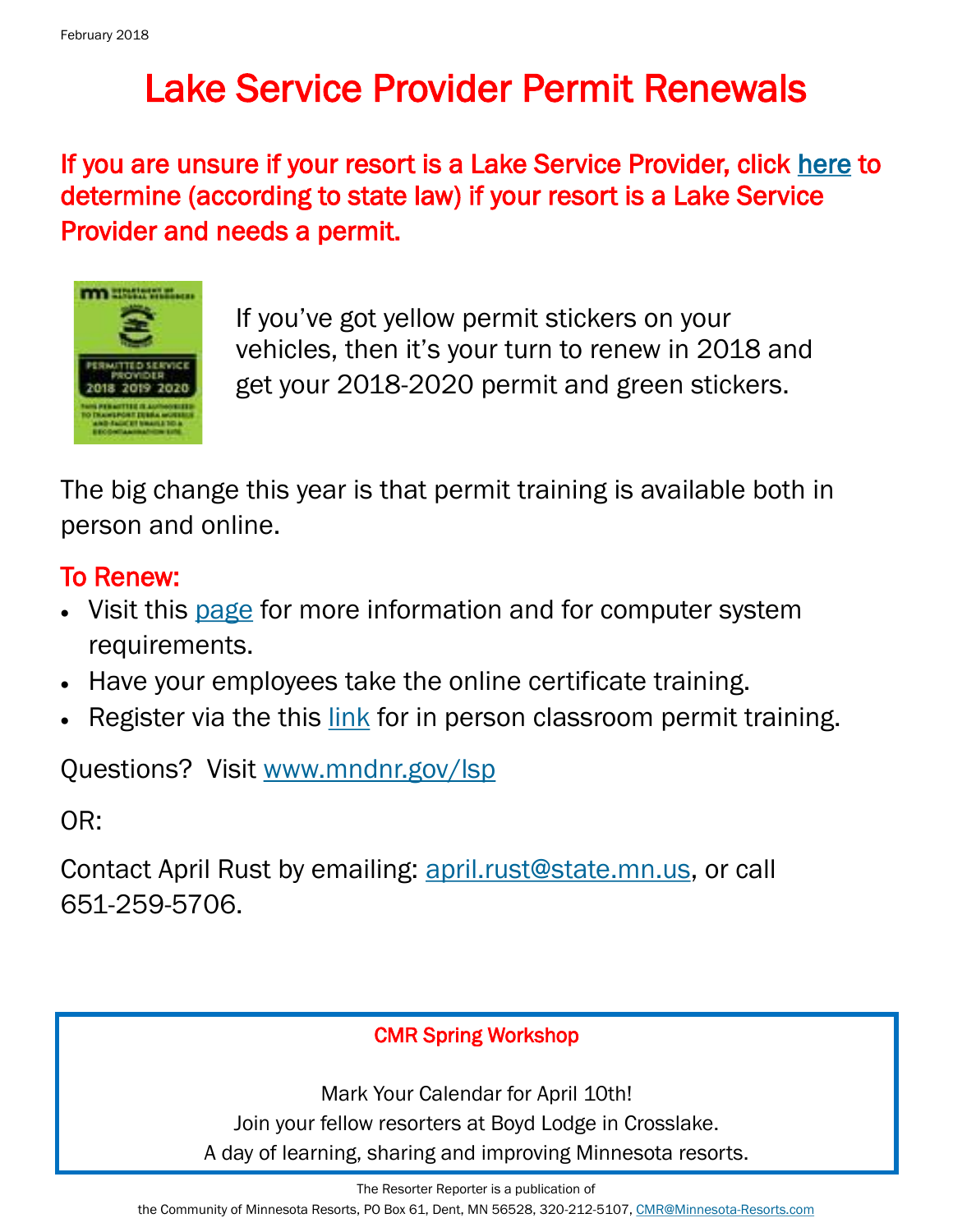

## REGISTER TO ATTEND CMR Day On The Hill March 13-14, 2018

Each year during "Day On The Hill" (DOH), we travel to the Capitol to meet with legislators about issues that have a direct impact on our resort businesses. It is vitally important that we continue to reinforce our message to all legislators, and to get in front of policy makers so they are aware of those issues impacting us as resort owners and tourism in general within Minnesota. **We want to get in front of as many legislators as possible to make sure they understand the issues facing our resorts. To do this we need you to attend!**

**CAN WE "LURE" YOU TO ATTEND?** We are asking individuals from every resort in the CMR, representing all areas of the state, to attend this year's Day On The Hill. We need all of you as members of the Community of Minnesota Resorts to visit with the legislators and communicate how various issues such as Child Labor Laws, Post Labor Day School Start, Funding for EMT, Broadband Internet, Vacation Rentals by Owner, Emotional Support Animals and various other issues impact our resort businesses. It is a busy, but rewarding experience.

#### **WHY SHOULD YOU ATTEND? WE NEED TO "CATCH" LEGISLATORS' SUPPORT!**

You are actively involved in all aspects of your business. Don't forget the legislative aspect. Through DOH, the CMR has, and will continue to, influence future legislative decisions by informing legislators how issues impact resorts and the travel and tourism industry in general. The legislators DO listen, and want to hear from the individuals and businesses they represent. Help us "**LIMIT**" out and fill the bus! The more attendees, the more we can voice our message: the more voices, the more we are heard.

#### **YOUR "GUIDE", THE CMR PROVIDES THE FOLLOWING:**

- Support, information and talking points to prepare for meeting with legislators. (Meetings are pre arranged by our Lobbyist, Joel Carlson). We visit legislators in groups typically of 3 or more, so you can contribute as much or as little as you feel comfortable.
- A gift to leave behind with each legislator to remind them of our issues. This year, the leave behind is a Daredevil Lure (see picture), so our theme is centered on "fishing" of course!
- Free transportation to and from St. Paul.
- Drinks and treats on the bus, and at the Capitol each day.
- Free self guided tour of the [History Center](http://www.minnesotahistorycenter.org/exhibits) on the 13th.
- Dinner on the evening of the 13th (\$10 per person, CMR pays the rest).

**WHAT "TACKLE" DO YOU NEED TO ATTEND?** We need you to help "reel" in support of legislators to our issues that impact our resorts. Your only cost would be for the hotel room which is \$95, plus \$10 per person for the evening meal on the 13th, and lunch when we stop on the drive down.

#### **GET YOUR "GEAR" READY:**

Register by emailing Kristin Wherley (Legislative Committee Member) at: i[nfo@sunsbay.com.](mailto:info@sunsbay.com?subject=Day%20On%20The%20Hill) Please provide the following:

- Names of who will be attending.
- Resort name.
- Telephone numbers.
- Email address.
- Room preference (King sized bed, or 2 Queen beds). FYI, to see the [hotel](https://www.choicehotels.com/minnesota/south-saint-paul/ascend-hotels/mn127) (enVision S. Saint Paul) click on this link. You do not need to make reservations, Jim is doing that for all attendees.



The Resorter Reporter is a publication of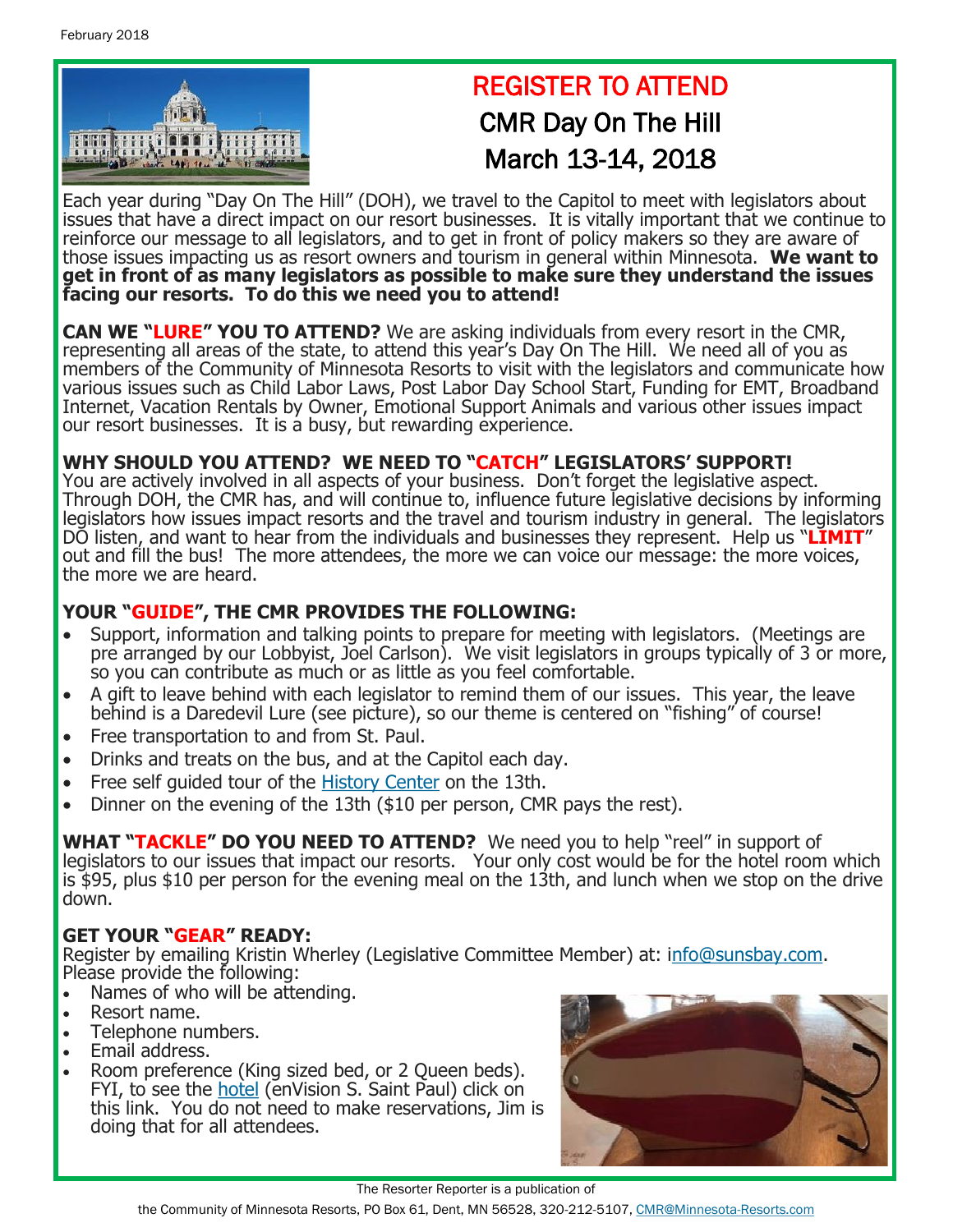

Did you know the Community of Minnesota Resorts is on Facebook?

**As part of the marketing program offered by your CMR, we use Facebook to post about the CMR, our members, and information that a potential guest may find of interest in their search to find their next lakeside resort vacation. Our intent is to drive traffic to our member resorts, and the CMR website.** 

**Have you seen the CMR Facebook page? If not, you can find it via this [link.](https://www.facebook.com/Mnresorts/?ref=bookmarks)**

**We'd like to ask a few things of you as members:**

- **1. If you haven't visited the CMR Facebook page, please do and "Like" it.**
- **2. Most of our current postings are generic in nature. Do you have something of interest that you would like to post about your resort on the CMR Facebook page? Maybe you have a new cabin, amenity, or update you want to publicize. Or maybe your resort has been featured in a local newspaper, or in the Chamber news. Whatever it is, we'd love to include this type of content on our Facebook page. Then when we do, you can "Share" it on your Facebook page. The more exposure the better. This helps put content important to you and your resort on the CMR Facebook page, and drives additional potential guests to your specific website as we can link the Facebook article to your CMR web listing.**

**To make social media work for your resort, we need this type of resort specific content that draws the attention of potential guests so that they click through and view your resort on the CMR website. So if you want to have your resort "featured" in a post, just send the information to Jim Wherley at [CMR@Minnesota](mailto:CMR@Minnesota-Resorts.com?subject=Facebook%20Post)-Resorts.com and he will review/edit it for posting.** 

The Resorter Reporter is a publication of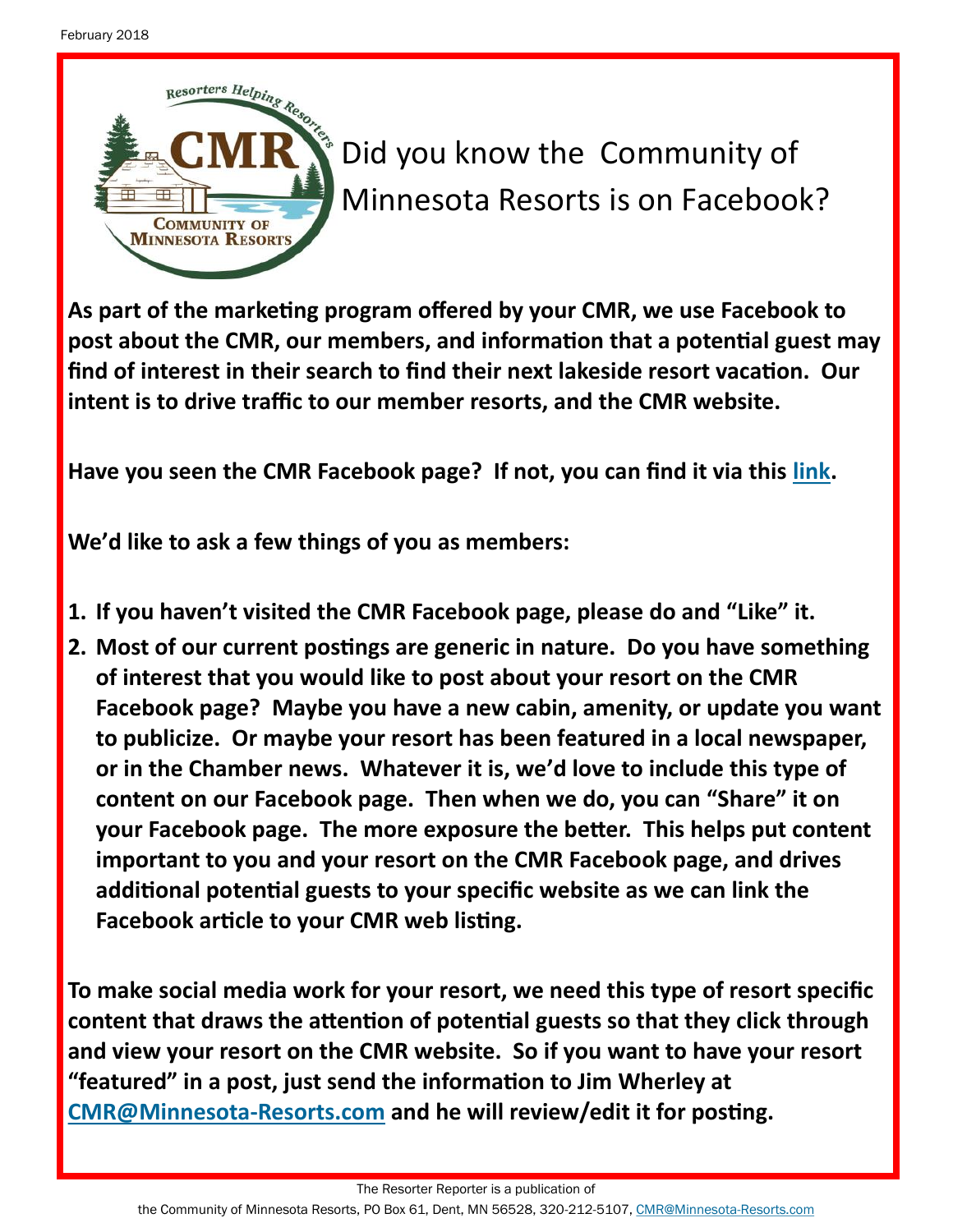## 43rd Annual North Country Resort, Retail and Restaurant Buyers Show

**Time to think about Spring!!**

**The Leech Lake Area Chamber is proud to sponsor the**

**43rd Annual North Country**

**Resort, Retail and Restaurant Buyers' Show**



The Leech Lake Area Chamber of Commerce is proud to be hosting the 43<sup>rd</sup> Annual North Country Resort, Retail and Restaurant Buyers' Show again this year. This wholesale buyers' show will be held Thursday, February 22<sup>nd</sup> from 10:00 AM to 5:00 PM and Friday, February 23<sup>rd</sup> from 9:00 AM to 3:00 PM.

Many vendors will be representing the following industries: Shirts and other clothing, advertising, software, furniture and decor, food service, printing, janitorial services, trinkets, insurance, boats, and the list goes on… This year they are happy to welcome many new vendors!

The North Country Resort, Retail, and Restaurant Show takes place at Northern Lights Event Center in Walker, MN. Learn about what is new for your business, network with businesses, meet and greet friends, while purchasing items for your business.

If you have any questions call Leech Lake Area Chamber of Commerce 218-547-1313, or 800-833-1118.

Door prizes throughout the show with a grand prize drawing on Friday of a prize valued at over \$500.

## Volunteer Opportunities With Your CMR

Your CMR is in the process of making committee assignments, designating who from the Board is working in the areas of Education, Marketing, Legislative and Membership. Would you like to volunteer to be on a committee or to assist the Board? Contact Board President Tom Marnik at [tommarnik@timbertrailsresort.com.](mailto:tommarnik@timbertrailsresort.com?subject=Assisting%20on%20a%20Board%20Committee)

The CMR is "Resorters Helping Resorters," and your Board needs you! Won't you consider volunteering?

## What's going on in your neck of the woods?

## **EXPLORE MINNESOTA**

Check out the Explore Minnesota Events Update by following this link to see what events are going on in your area and around the state.

[Explore Minnesota Events Update](http://www.exploreminnesota.com/newsletter-sign-up/reports/events-report/)

Once at the site, just click on the most recent events update on the site and view your area's upcoming events.

The Resorter Reporter is a publication of